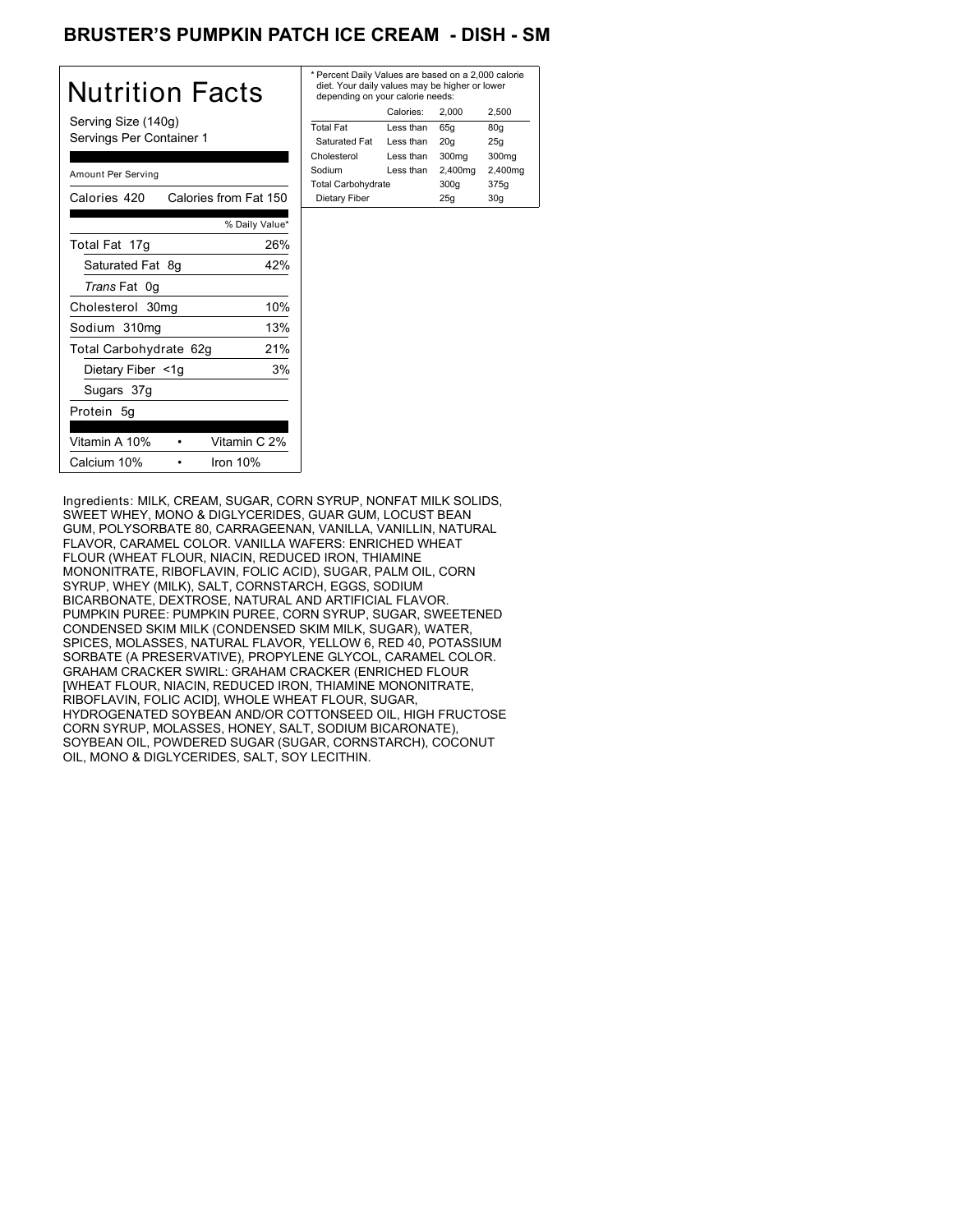# BRUSTER'S PUMPKIN PATCH ICE CREAM - DISH - REG

| Nutrition Facts                                 | * Percer<br>diet. Yo<br>depen          |
|-------------------------------------------------|----------------------------------------|
| Serving Size (210g)<br>Servings Per Container 1 | <b>Total Fa</b><br>Saturat<br>Choleste |
| Amount Per Serving                              | Sodium<br><b>Total Ca</b>              |
| Calories from Fat 230<br>Calories 630           | Dietary                                |
| % Daily Value*                                  |                                        |
| 40%<br>Total Fat 26g                            |                                        |
| Saturated Fat 13g<br>63%                        |                                        |
| Trans Fat 0g                                    |                                        |
| 15%<br>Cholesterol 45mg                         |                                        |
| 19%<br>Sodium 460mg                             |                                        |
| 31%<br>Total Carbohydrate 92g                   |                                        |
| 5%<br>Dietary Fiber 1g                          |                                        |
| Sugars 56g                                      |                                        |
| Protein 7g                                      |                                        |
| Vitamin A 20%<br>Vitamin C 4%                   |                                        |
| Calcium 15%<br>Iron $15%$                       |                                        |

| * Percent Daily Values are based on a 2,000 calorie<br>diet. Your daily values may be higher or lower<br>depending on your calorie needs: |           |         |         |
|-------------------------------------------------------------------------------------------------------------------------------------------|-----------|---------|---------|
|                                                                                                                                           | Calories: | 2.000   | 2,500   |
| <b>Total Fat</b>                                                                                                                          | Less than | 65q     | 80q     |
| Saturated Fat                                                                                                                             | Less than | 20q     | 25q     |
| Cholesterol                                                                                                                               | Less than | 300mg   | 300mg   |
| Sodium                                                                                                                                    | Less than | 2,400mg | 2,400mg |
| <b>Total Carbohydrate</b>                                                                                                                 |           | 300q    | 375g    |
| Dietary Fiber                                                                                                                             |           | 25q     | 30q     |

Ingredients: MILK, CREAM, SUGAR, CORN SYRUP, NONFAT MILK SOLIDS, SWEET WHEY, MONO & DIGLYCERIDES, GUAR GUM, LOCUST BEAN GUM, POLYSORBATE 80, CARRAGEENAN, VANILLA, VANILLIN, NATURAL FLAVOR, CARAMEL COLOR. VANILLA WAFERS: ENRICHED WHEAT FLOUR (WHEAT FLOUR, NIACIN, REDUCED IRON, THIAMINE MONONITRATE, RIBOFLAVIN, FOLIC ACID), SUGAR, PALM OIL, CORN SYRUP, WHEY (MILK), SALT, CORNSTARCH, EGGS, SODIUM BICARBONATE, DEXTROSE, NATURAL AND ARTIFICIAL FLAVOR. PUMPKIN PUREE: PUMPKIN PUREE, CORN SYRUP, SUGAR, SWEETENED CONDENSED SKIM MILK (CONDENSED SKIM MILK, SUGAR), WATER, SPICES, MOLASSES, NATURAL FLAVOR, YELLOW 6, RED 40, POTASSIUM SORBATE (A PRESERVATIVE), PROPYLENE GLYCOL, CARAMEL COLOR. GRAHAM CRACKER SWIRL: GRAHAM CRACKER (ENRICHED FLOUR [WHEAT FLOUR, NIACIN, REDUCED IRON, THIAMINE MONONITRATE, RIBOFLAVIN, FOLIC ACID], WHOLE WHEAT FLOUR, SUGAR, HYDROGENATED SOYBEAN AND/OR COTTONSEED OIL, HIGH FRUCTOSE CORN SYRUP, MOLASSES, HONEY, SALT, SODIUM BICARONATE), SOYBEAN OIL, POWDERED SUGAR (SUGAR, CORNSTARCH), COCONUT OIL, MONO & DIGLYCERIDES, SALT, SOY LECITHIN.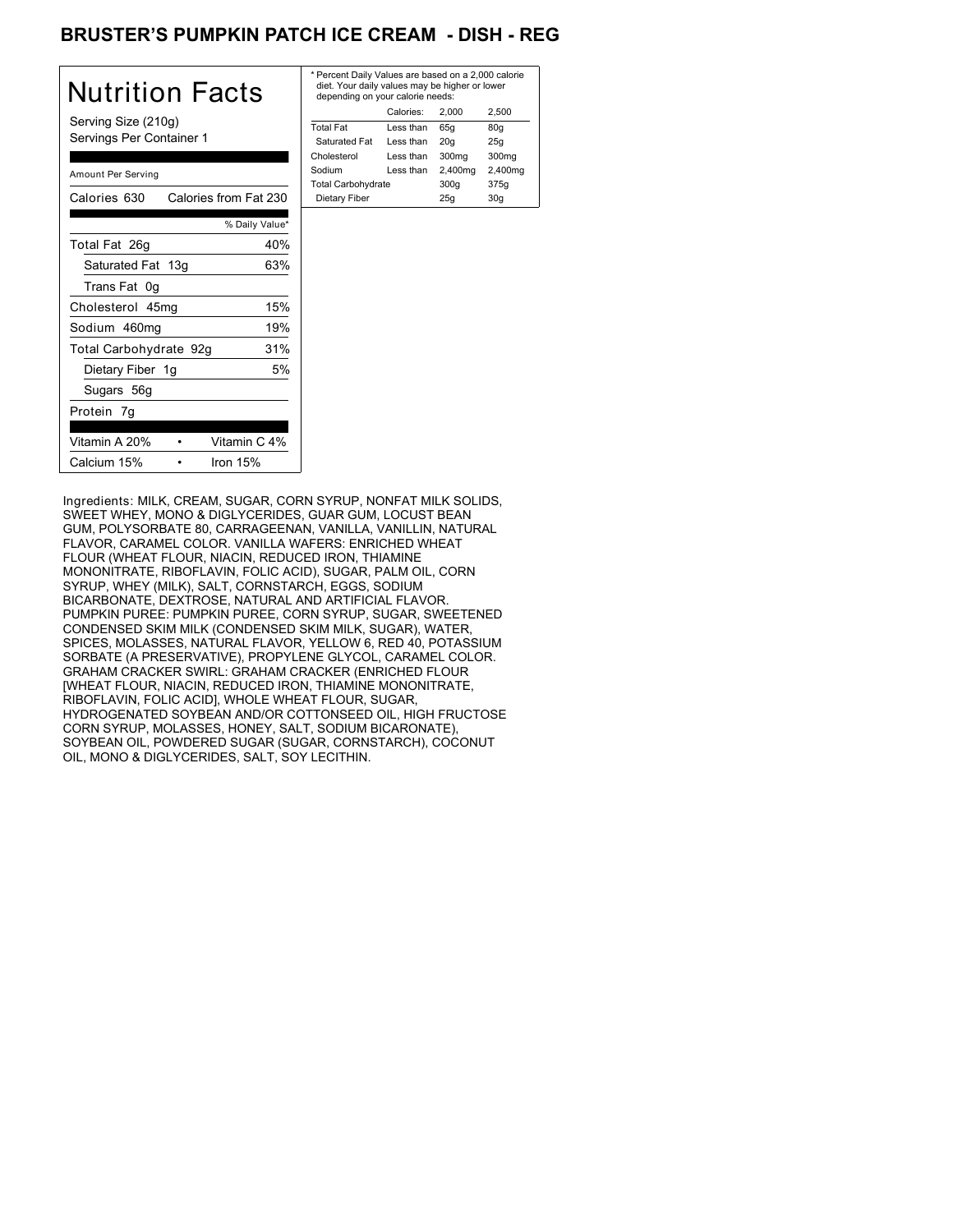# BRUSTER'S PUMPKIN PATCH ICE CREAM - DISH - LG

| Nutrition Facts                                 | * Perce<br>diet. Y<br>depen   |
|-------------------------------------------------|-------------------------------|
| Serving Size (280g)<br>Servings Per Container 1 | Total Fa<br>Satura<br>Cholest |
| Amount Per Serving                              | Sodium<br>Total C             |
| Calories from Fat 310<br>Calories 840           | Dietar                        |
| % Daily Value*                                  |                               |
| Total Fat 34g<br>53%                            |                               |
| 83%<br>Saturated Fat 17g                        |                               |
| Trans Fat 0g                                    |                               |
| 20%<br>Cholesterol 60mg                         |                               |
| 26%<br>Sodium 620mg                             |                               |
| 41%<br>Total Carbohydrate 123g                  |                               |
| 7%<br>Dietary Fiber 2g                          |                               |
| Sugars 75g                                      |                               |
| Protein 9q                                      |                               |
| Vitamin C 4%<br>Vitamin A 25%                   |                               |
| Calcium 20%<br>Iron $25%$                       |                               |

| Calories:<br>2.500<br>2.000<br>Total Fat<br>80q<br>Less than<br>65q<br>Saturated Fat<br>20q<br>Less than<br>25q | * Percent Daily Values are based on a 2,000 calorie<br>diet. Your daily values may be higher or lower<br>depending on your calorie needs: |  |  |  |
|-----------------------------------------------------------------------------------------------------------------|-------------------------------------------------------------------------------------------------------------------------------------------|--|--|--|
|                                                                                                                 |                                                                                                                                           |  |  |  |
|                                                                                                                 |                                                                                                                                           |  |  |  |
|                                                                                                                 |                                                                                                                                           |  |  |  |
| Cholesterol<br>300 <sub>mg</sub><br>300 <sub>mg</sub><br>Less than                                              |                                                                                                                                           |  |  |  |
| 2,400mg<br>2,400mg<br>Sodium<br>Less than                                                                       |                                                                                                                                           |  |  |  |
| <b>Total Carbohydrate</b><br>300q<br>375g                                                                       |                                                                                                                                           |  |  |  |
| 30q<br>Dietary Fiber<br>25q                                                                                     |                                                                                                                                           |  |  |  |

Ingredients: MILK, CREAM, SUGAR, CORN SYRUP, NONFAT MILK SOLIDS, SWEET WHEY, MONO & DIGLYCERIDES, GUAR GUM, LOCUST BEAN GUM, POLYSORBATE 80, CARRAGEENAN, VANILLA, VANILLIN, NATURAL FLAVOR, CARAMEL COLOR. VANILLA WAFERS: ENRICHED WHEAT FLOUR (WHEAT FLOUR, NIACIN, REDUCED IRON, THIAMINE MONONITRATE, RIBOFLAVIN, FOLIC ACID), SUGAR, PALM OIL, CORN SYRUP, WHEY (MILK), SALT, CORNSTARCH, EGGS, SODIUM BICARBONATE, DEXTROSE, NATURAL AND ARTIFICIAL FLAVOR. PUMPKIN PUREE: PUMPKIN PUREE, CORN SYRUP, SUGAR, SWEETENED CONDENSED SKIM MILK (CONDENSED SKIM MILK, SUGAR), WATER, SPICES, MOLASSES, NATURAL FLAVOR, YELLOW 6, RED 40, POTASSIUM SORBATE (A PRESERVATIVE), PROPYLENE GLYCOL, CARAMEL COLOR. GRAHAM CRACKER SWIRL: GRAHAM CRACKER (ENRICHED FLOUR [WHEAT FLOUR, NIACIN, REDUCED IRON, THIAMINE MONONITRATE, RIBOFLAVIN, FOLIC ACID], WHOLE WHEAT FLOUR, SUGAR, HYDROGENATED SOYBEAN AND/OR COTTONSEED OIL, HIGH FRUCTOSE CORN SYRUP, MOLASSES, HONEY, SALT, SODIUM BICARONATE), SOYBEAN OIL, POWDERED SUGAR (SUGAR, CORNSTARCH), COCONUT OIL, MONO & DIGLYCERIDES, SALT, SOY LECITHIN.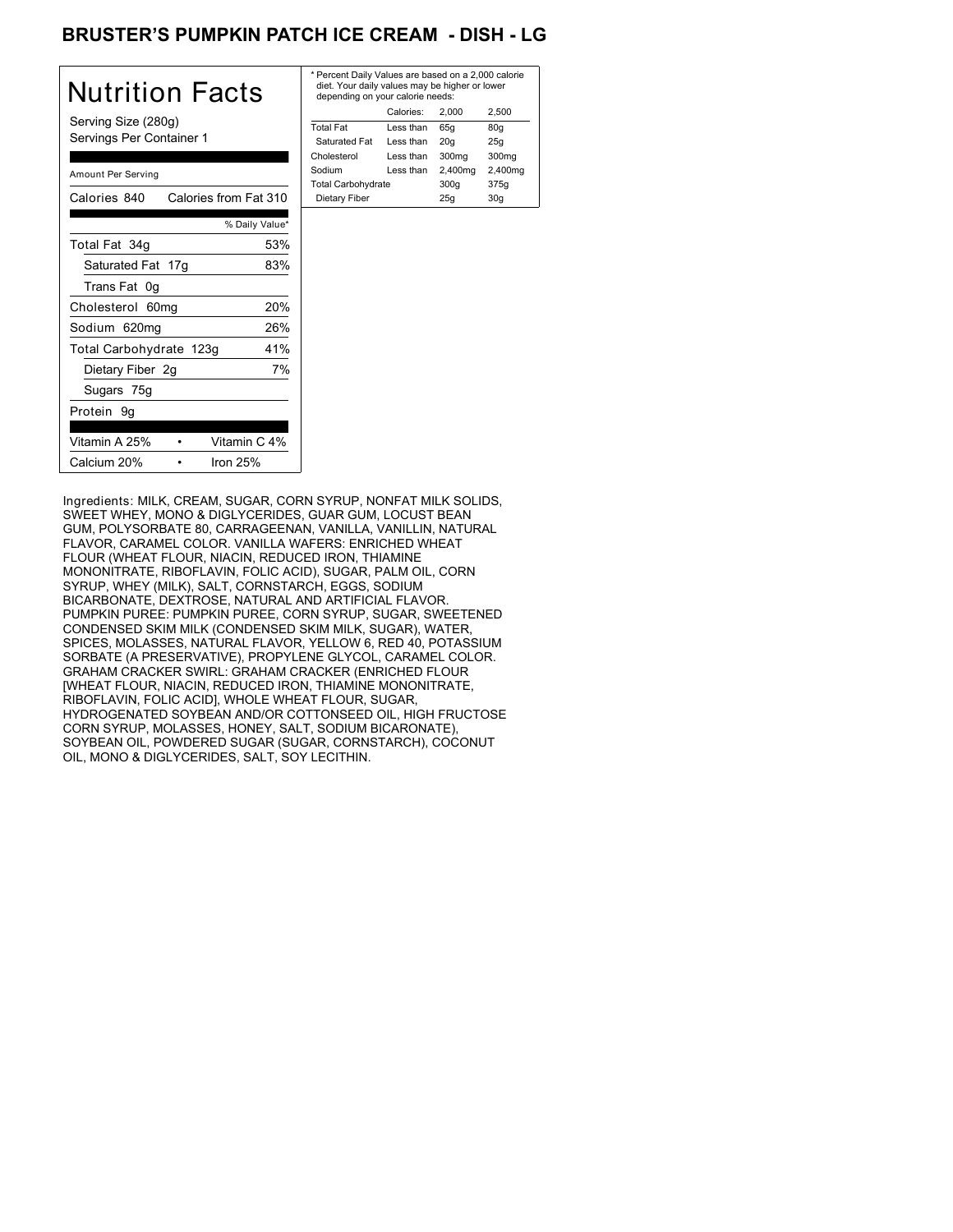### BRUSTER'S PUMPKIN PATCH ICE CREAM - SUGAR CONE - SM

| Nutrition Facts                                 | * Perce<br>diet.<br>deper |
|-------------------------------------------------|---------------------------|
| Serving Size (153g)<br>Servings Per Container 1 | <b>Total F</b>            |
|                                                 | Satur<br>Choles           |
|                                                 | Sodiun                    |
| Amount Per Serving                              | Total C                   |
| Calories 470<br>Calories from Fat 160           | Dietar                    |
| % Daily Value*                                  |                           |
| 27%<br>Total Fat 17g                            |                           |
| Saturated Fat 8g<br>42%                         |                           |
| Trans Fat 0g                                    |                           |
| 10%<br>Cholesterol 30mg                         |                           |
| 14%<br>Sodium 330mg                             |                           |
| Total Carbohydrate 74g<br>25%                   |                           |
| 3%<br>Dietary Fiber <1g                         |                           |
| Sugars 40g                                      |                           |
| Protein 5q                                      |                           |
| Vitamin C 2%<br>Vitamin A 10%                   |                           |
| Calcium 10%<br>Iron 15%                         |                           |

| * Percent Daily Values are based on a 2,000 calorie<br>diet. Your daily values may be higher or lower<br>depending on your calorie needs: |           |         |         |
|-------------------------------------------------------------------------------------------------------------------------------------------|-----------|---------|---------|
|                                                                                                                                           | Calories: | 2.000   | 2.500   |
| <b>Total Fat</b>                                                                                                                          | Less than | 65q     | 80q     |
| Saturated Fat                                                                                                                             | Less than | 20q     | 25q     |
| Cholesterol                                                                                                                               | Less than | 300mg   | 300mg   |
| Sodium                                                                                                                                    | Less than | 2,400mg | 2,400mg |
| <b>Total Carbohydrate</b>                                                                                                                 |           | 300q    | 375g    |
| Dietary Fiber                                                                                                                             |           | 25q     | 30q     |
|                                                                                                                                           |           |         |         |

Ingredients: MILK, CREAM, SUGAR, CORN SYRUP, NONFAT MILK SOLIDS, SWEET WHEY, MONO & DIGLYCERIDES, GUAR GUM, LOCUST BEAN GUM, POLYSORBATE 80, CARRAGEENAN, VANILLA, VANILLIN, NATURAL FLAVOR, CARAMEL COLOR. VANILLA WAFERS: ENRICHED WHEAT FLOUR (WHEAT FLOUR, NIACIN, REDUCED IRON, THIAMINE MONONITRATE, RIBOFLAVIN, FOLIC ACID), SUGAR, PALM OIL, CORN SYRUP, WHEY (MILK), SALT, CORNSTARCH, EGGS, SODIUM BICARBONATE, DEXTROSE, NATURAL AND ARTIFICIAL FLAVOR. PUMPKIN PUREE: PUMPKIN PUREE, CORN SYRUP, SUGAR, SWEETENED CONDENSED SKIM MILK (CONDENSED SKIM MILK, SUGAR), WATER, SPICES, MOLASSES, NATURAL FLAVOR, YELLOW 6, RED 40, POTASSIUM SORBATE (A PRESERVATIVE), PROPYLENE GLYCOL, CARAMEL COLOR. GRAHAM CRACKER SWIRL: GRAHAM CRACKER (ENRICHED FLOUR [WHEAT FLOUR, NIACIN, REDUCED IRON, THIAMINE MONONITRATE, RIBOFLAVIN, FOLIC ACID], WHOLE WHEAT FLOUR, SUGAR, HYDROGENATED SOYBEAN AND/OR COTTONSEED OIL, HIGH FRUCTOSE CORN SYRUP, MOLASSES, HONEY, SALT, SODIUM BICARONATE), SOYBEAN OIL, POWDERED SUGAR (SUGAR, CORNSTARCH), COCONUT OIL, MONO & DIGLYCERIDES, SALT, SOY LECITHIN. SUGAR CONE: ENRICHED WHEAT FLOUR (ENRICHED WITH NIACIN, REDUCED IRON, THIAMIN MONONITRATE, RIBOFLAVIN, FOLIC ACID), TAPIOCA FLOUR, SUGAR, VEGETABLE SHORTENING (SOYBEAN AND/OR CANOLA OIL, MODIFIED PALM OIL, SOY LECITHIN, AND/OR PARTIALLY HYDROGENATED SOYBEAN OIL), OAT FIBER AND/OR VEGETABLE FIBER, SALT, CARAMEL COLOR, ARTIFICIAL FLAVOR, SOY LECITHIN.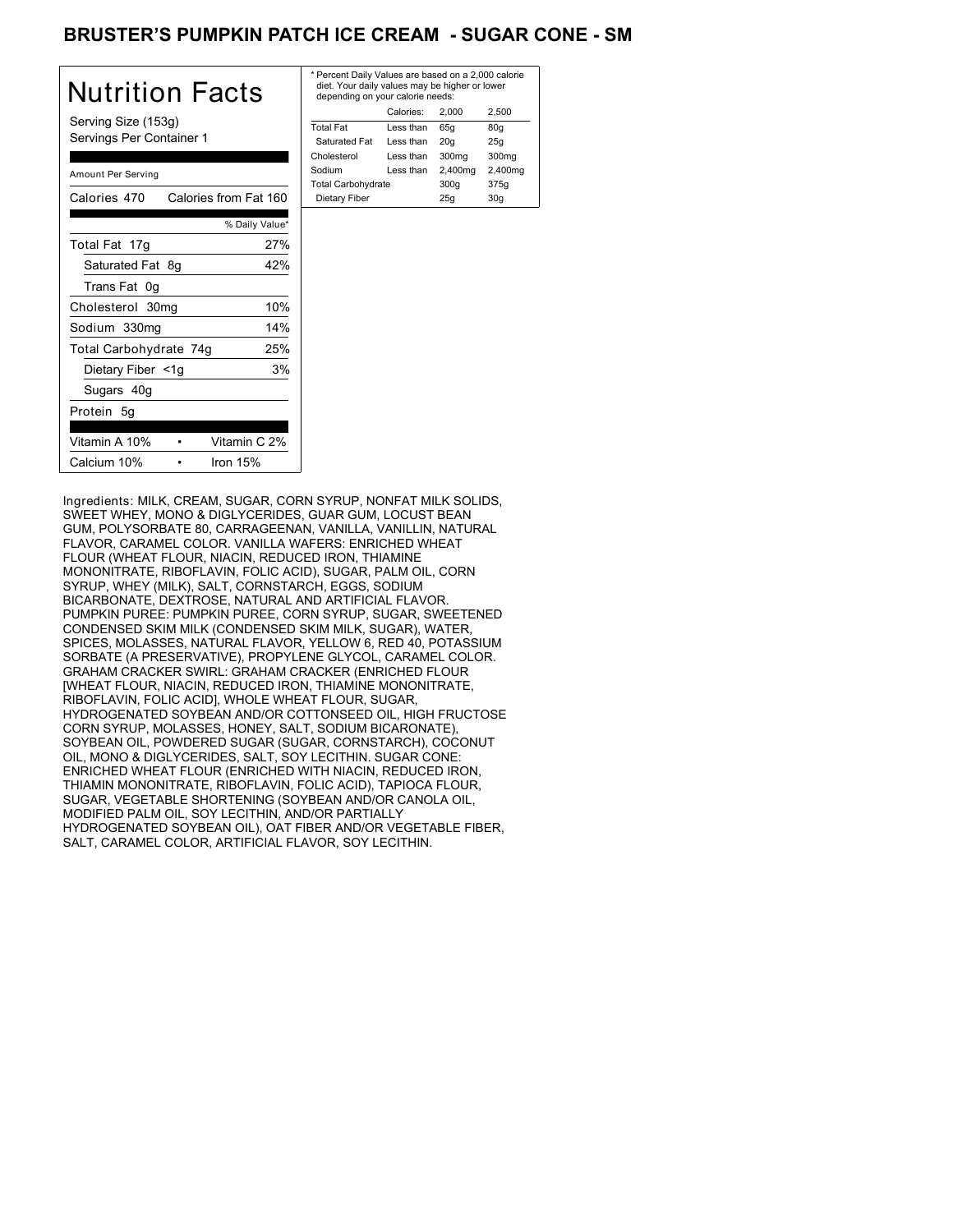# BRUSTER'S PUMPKIN PATCH ICE CREAM - SUGAR CONE - REG

| Nutrition Facts                                 | * Per<br>diet<br>dep  |
|-------------------------------------------------|-----------------------|
| Serving Size (223g)<br>Servings Per Container 1 | Total<br>Satı<br>Chok |
| Amount Per Serving                              | Sodi<br>Total         |
| Calories from Fat 230<br>Calories 680           | Diet                  |
| % Daily Value*                                  |                       |
| 40%<br>Total Fat 26q                            |                       |
| Saturated Fat 13g<br>63%                        |                       |
| Trans Fat 0g                                    |                       |
| 15%<br>Cholesterol 45mg                         |                       |
| 20%<br>Sodium 480mg                             |                       |
| 35%<br>Total Carbohydrate 104g                  |                       |
| Dietary Fiber 1g<br>5%                          |                       |
| Sugars 59g                                      |                       |
| Protein 8q                                      |                       |
| Vitamin A 20%<br>Vitamin C 4%                   |                       |
| Calcium 15%<br>Iron $20%$                       |                       |

| * Percent Daily Values are based on a 2,000 calorie<br>diet. Your daily values may be higher or lower<br>depending on your calorie needs: |            |         |         |
|-------------------------------------------------------------------------------------------------------------------------------------------|------------|---------|---------|
|                                                                                                                                           | Calories:  | 2.000   | 2.500   |
| <b>Total Fat</b>                                                                                                                          | Less than  | 65q     | 80q     |
| Saturated Fat                                                                                                                             | Less than  | 20q     | 25q     |
| Cholesterol                                                                                                                               | I ess than | 300mg   | 300mg   |
| Sodium                                                                                                                                    | Less than  | 2,400mg | 2,400mg |
| <b>Total Carbohydrate</b>                                                                                                                 |            | 300q    | 375g    |
| Dietary Fiber                                                                                                                             |            | 25q     | 30q     |
|                                                                                                                                           |            |         |         |

Ingredients: MILK, CREAM, SUGAR, CORN SYRUP, NONFAT MILK SOLIDS, SWEET WHEY, MONO & DIGLYCERIDES, GUAR GUM, LOCUST BEAN GUM, POLYSORBATE 80, CARRAGEENAN, VANILLA, VANILLIN, NATURAL FLAVOR, CARAMEL COLOR. VANILLA WAFERS: ENRICHED WHEAT FLOUR (WHEAT FLOUR, NIACIN, REDUCED IRON, THIAMINE MONONITRATE, RIBOFLAVIN, FOLIC ACID), SUGAR, PALM OIL, CORN SYRUP, WHEY (MILK), SALT, CORNSTARCH, EGGS, SODIUM BICARBONATE, DEXTROSE, NATURAL AND ARTIFICIAL FLAVOR. PUMPKIN PUREE: PUMPKIN PUREE, CORN SYRUP, SUGAR, SWEETENED CONDENSED SKIM MILK (CONDENSED SKIM MILK, SUGAR), WATER, SPICES, MOLASSES, NATURAL FLAVOR, YELLOW 6, RED 40, POTASSIUM SORBATE (A PRESERVATIVE), PROPYLENE GLYCOL, CARAMEL COLOR. GRAHAM CRACKER SWIRL: GRAHAM CRACKER (ENRICHED FLOUR [WHEAT FLOUR, NIACIN, REDUCED IRON, THIAMINE MONONITRATE, RIBOFLAVIN, FOLIC ACID], WHOLE WHEAT FLOUR, SUGAR, HYDROGENATED SOYBEAN AND/OR COTTONSEED OIL, HIGH FRUCTOSE CORN SYRUP, MOLASSES, HONEY, SALT, SODIUM BICARONATE), SOYBEAN OIL, POWDERED SUGAR (SUGAR, CORNSTARCH), COCONUT OIL, MONO & DIGLYCERIDES, SALT, SOY LECITHIN. SUGAR CONE: ENRICHED WHEAT FLOUR (ENRICHED WITH NIACIN, REDUCED IRON, THIAMIN MONONITRATE, RIBOFLAVIN, FOLIC ACID), TAPIOCA FLOUR, SUGAR, VEGETABLE SHORTENING (SOYBEAN AND/OR CANOLA OIL, MODIFIED PALM OIL, SOY LECITHIN, AND/OR PARTIALLY HYDROGENATED SOYBEAN OIL), OAT FIBER AND/OR VEGETABLE FIBER, SALT, CARAMEL COLOR, ARTIFICIAL FLAVOR, SOY LECITHIN.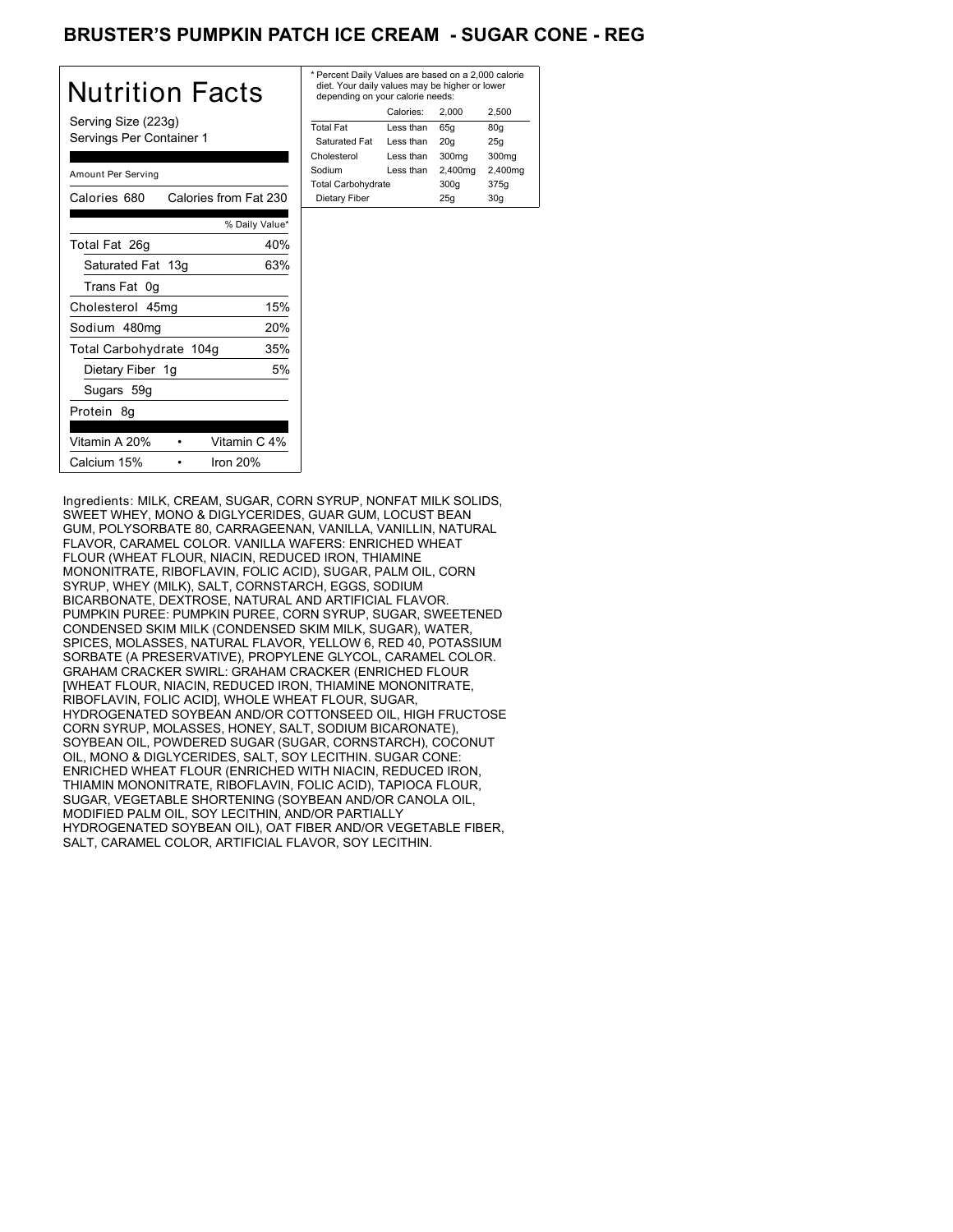# BRUSTER'S PUMPKIN PATCH ICE CREAM - SUGAR CONE - LG

| Nutrition Facts                                 | * Per<br>diet<br>dep   |
|-------------------------------------------------|------------------------|
| Serving Size (293g)<br>Servings Per Container 1 | Total<br>Satu<br>Chole |
| Amount Per Serving                              | Sodi<br>Total          |
| Calories from Fat 310<br>Calories 890           | Diet                   |
| % Daily Value*                                  |                        |
| 53%<br>Total Fat 35g                            |                        |
| Saturated Fat 17g<br>83%                        |                        |
| Trans Fat 0g                                    |                        |
| 20%<br>Cholesterol 60mg                         |                        |
| 26%<br>Sodium 640mg                             |                        |
| Total Carbohydrate 135g<br>45%                  |                        |
| 7%<br>Dietary Fiber 2g                          |                        |
| Sugars 78g                                      |                        |
| Protein 10g                                     |                        |
| Vitamin C 4%<br>Vitamin A 25%                   |                        |
| Calcium 20%<br>Iron $25%$                       |                        |

| * Percent Daily Values are based on a 2,000 calorie<br>diet. Your daily values may be higher or lower<br>depending on your calorie needs: |           |         |                   |
|-------------------------------------------------------------------------------------------------------------------------------------------|-----------|---------|-------------------|
|                                                                                                                                           | Calories: | 2.000   | 2.500             |
| <b>Total Fat</b>                                                                                                                          | Less than | 65q     | 80q               |
| Saturated Fat                                                                                                                             | Less than | 20q     | 25q               |
| Cholesterol                                                                                                                               | Less than | 300mg   | 300 <sub>mq</sub> |
| Sodium                                                                                                                                    | Less than | 2,400mg | 2,400mg           |
| <b>Total Carbohydrate</b>                                                                                                                 |           | 300q    | 375g              |
| Dietary Fiber                                                                                                                             |           | 25q     | 30q               |

Ingredients: MILK, CREAM, SUGAR, CORN SYRUP, NONFAT MILK SOLIDS, SWEET WHEY, MONO & DIGLYCERIDES, GUAR GUM, LOCUST BEAN GUM, POLYSORBATE 80, CARRAGEENAN, VANILLA, VANILLIN, NATURAL FLAVOR, CARAMEL COLOR. VANILLA WAFERS: ENRICHED WHEAT FLOUR (WHEAT FLOUR, NIACIN, REDUCED IRON, THIAMINE MONONITRATE, RIBOFLAVIN, FOLIC ACID), SUGAR, PALM OIL, CORN SYRUP, WHEY (MILK), SALT, CORNSTARCH, EGGS, SODIUM BICARBONATE, DEXTROSE, NATURAL AND ARTIFICIAL FLAVOR. PUMPKIN PUREE: PUMPKIN PUREE, CORN SYRUP, SUGAR, SWEETENED CONDENSED SKIM MILK (CONDENSED SKIM MILK, SUGAR), WATER, SPICES, MOLASSES, NATURAL FLAVOR, YELLOW 6, RED 40, POTASSIUM SORBATE (A PRESERVATIVE), PROPYLENE GLYCOL, CARAMEL COLOR. GRAHAM CRACKER SWIRL: GRAHAM CRACKER (ENRICHED FLOUR [WHEAT FLOUR, NIACIN, REDUCED IRON, THIAMINE MONONITRATE, RIBOFLAVIN, FOLIC ACID], WHOLE WHEAT FLOUR, SUGAR, HYDROGENATED SOYBEAN AND/OR COTTONSEED OIL, HIGH FRUCTOSE CORN SYRUP, MOLASSES, HONEY, SALT, SODIUM BICARONATE), SOYBEAN OIL, POWDERED SUGAR (SUGAR, CORNSTARCH), COCONUT OIL, MONO & DIGLYCERIDES, SALT, SOY LECITHIN. SUGAR CONE: ENRICHED WHEAT FLOUR (ENRICHED WITH NIACIN, REDUCED IRON, THIAMIN MONONITRATE, RIBOFLAVIN, FOLIC ACID), TAPIOCA FLOUR, SUGAR, VEGETABLE SHORTENING (SOYBEAN AND/OR CANOLA OIL, MODIFIED PALM OIL, SOY LECITHIN, AND/OR PARTIALLY HYDROGENATED SOYBEAN OIL), OAT FIBER AND/OR VEGETABLE FIBER, SALT, CARAMEL COLOR, ARTIFICIAL FLAVOR, SOY LECITHIN.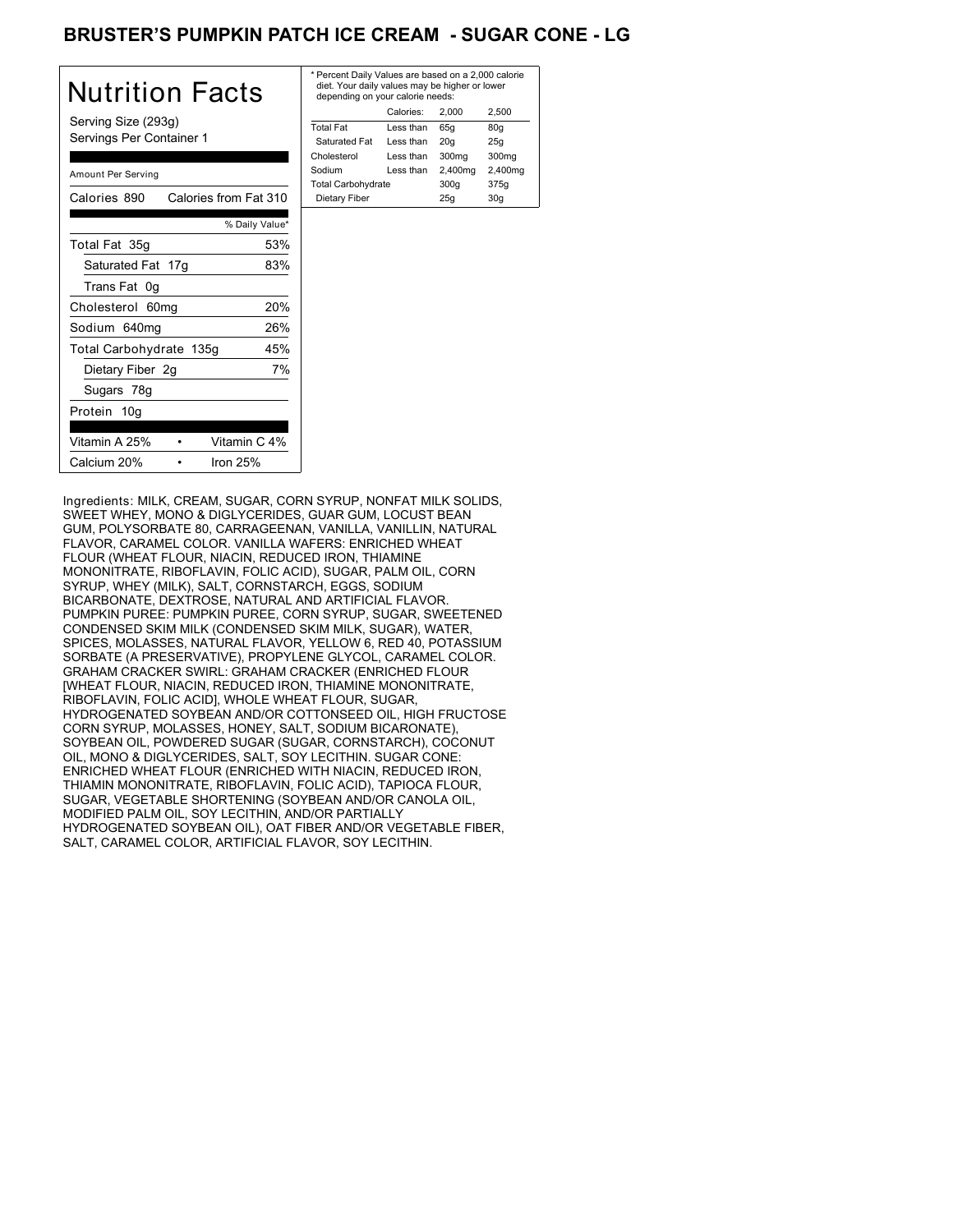# BRUSTER'S PUMPKIN PATCH ICE CREAM **- CAKE CONE - SM**

| Nutrition Facts                       | * Perce<br>diet. \<br>deper |
|---------------------------------------|-----------------------------|
| Serving Size (146g)                   | <b>Total F</b>              |
| Servings Per Container 1              | Satura                      |
|                                       | Choles                      |
| Amount Per Serving                    | Sodium                      |
|                                       | Total C                     |
| Calories from Fat 160<br>Calories 440 | Dietar                      |
| % Daily Value*                        |                             |
| 27%<br>Total Fat 17g                  |                             |
| Saturated Fat 8q<br>42%               |                             |
| Trans Fat 0g                          |                             |
| 10%<br>Cholesterol 30mg               |                             |
| 13%<br>Sodium 320mg                   |                             |
| 22%<br>Total Carbohydrate 67g         |                             |
| 3%<br>Dietary Fiber <1g               |                             |
| Sugars 37g                            |                             |
| Protein 5q                            |                             |
| Vitamin C 2%<br>Vitamin A 10%         |                             |
| Calcium 10%<br>Iron 15%               |                             |

| * Percent Daily Values are based on a 2,000 calorie<br>diet. Your daily values may be higher or lower<br>depending on your calorie needs: |           |         |         |
|-------------------------------------------------------------------------------------------------------------------------------------------|-----------|---------|---------|
|                                                                                                                                           | Calories: | 2.000   | 2.500   |
| <b>Total Fat</b>                                                                                                                          | Less than | 65q     | 80q     |
| Saturated Fat                                                                                                                             | Less than | 20q     | 25q     |
| Cholesterol                                                                                                                               | Less than | 300mg   | 300mg   |
| Sodium                                                                                                                                    | Less than | 2,400mg | 2,400mg |
| <b>Total Carbohydrate</b>                                                                                                                 |           | 300q    | 375g    |
| Dietary Fiber                                                                                                                             |           | 25q     | 30q     |
|                                                                                                                                           |           |         |         |

Ingredients: MILK, CREAM, SUGAR, CORN SYRUP, NONFAT MILK SOLIDS, SWEET WHEY, MONO & DIGLYCERIDES, GUAR GUM, LOCUST BEAN GUM, POLYSORBATE 80, CARRAGEENAN, VANILLA, VANILLIN, NATURAL FLAVOR, CARAMEL COLOR. VANILLA WAFERS: ENRICHED WHEAT FLOUR (WHEAT FLOUR, NIACIN, REDUCED IRON, THIAMINE MONONITRATE, RIBOFLAVIN, FOLIC ACID), SUGAR, PALM OIL, CORN SYRUP, WHEY (MILK), SALT, CORNSTARCH, EGGS, SODIUM BICARBONATE, DEXTROSE, NATURAL AND ARTIFICIAL FLAVOR. PUMPKIN PUREE: PUMPKIN PUREE, CORN SYRUP, SUGAR, SWEETENED CONDENSED SKIM MILK (CONDENSED SKIM MILK, SUGAR), WATER, SPICES, MOLASSES, NATURAL FLAVOR, YELLOW 6, RED 40, POTASSIUM SORBATE (A PRESERVATIVE), PROPYLENE GLYCOL, CARAMEL COLOR. GRAHAM CRACKER SWIRL: GRAHAM CRACKER (ENRICHED FLOUR [WHEAT FLOUR, NIACIN, REDUCED IRON, THIAMINE MONONITRATE, RIBOFLAVIN, FOLIC ACID], WHOLE WHEAT FLOUR, SUGAR, HYDROGENATED SOYBEAN AND/OR COTTONSEED OIL, HIGH FRUCTOSE CORN SYRUP, MOLASSES, HONEY, SALT, SODIUM BICARONATE), SOYBEAN OIL, POWDERED SUGAR (SUGAR, CORNSTARCH), COCONUT OIL, MONO & DIGLYCERIDES, SALT, SOY LECITHIN. CAKE CONE: ENRICHED WHEAT FLOUR (ENRICHED WITH NIACIN, REDUCED IRON, THIAMIN MONONITRATE, RIBOFLAVIN, FOLIC ACID), TAPIOCA FLOUR, SUGAR, VEGETABLE OIL SHORTENING (SOYBEAN AND/OR CANOLA OIL, MODIFIED PALM OIL, SOY LECITHIN, AND/OR PARTIALLY HYDROGENATED SOYBEAN OIL), LEAVENING (SODIUM BICARBONATE, AMMONIUM BICARBONATE), SALT, NATURAL FLAVOR, ANNATTO (VEGETABLE COLOR).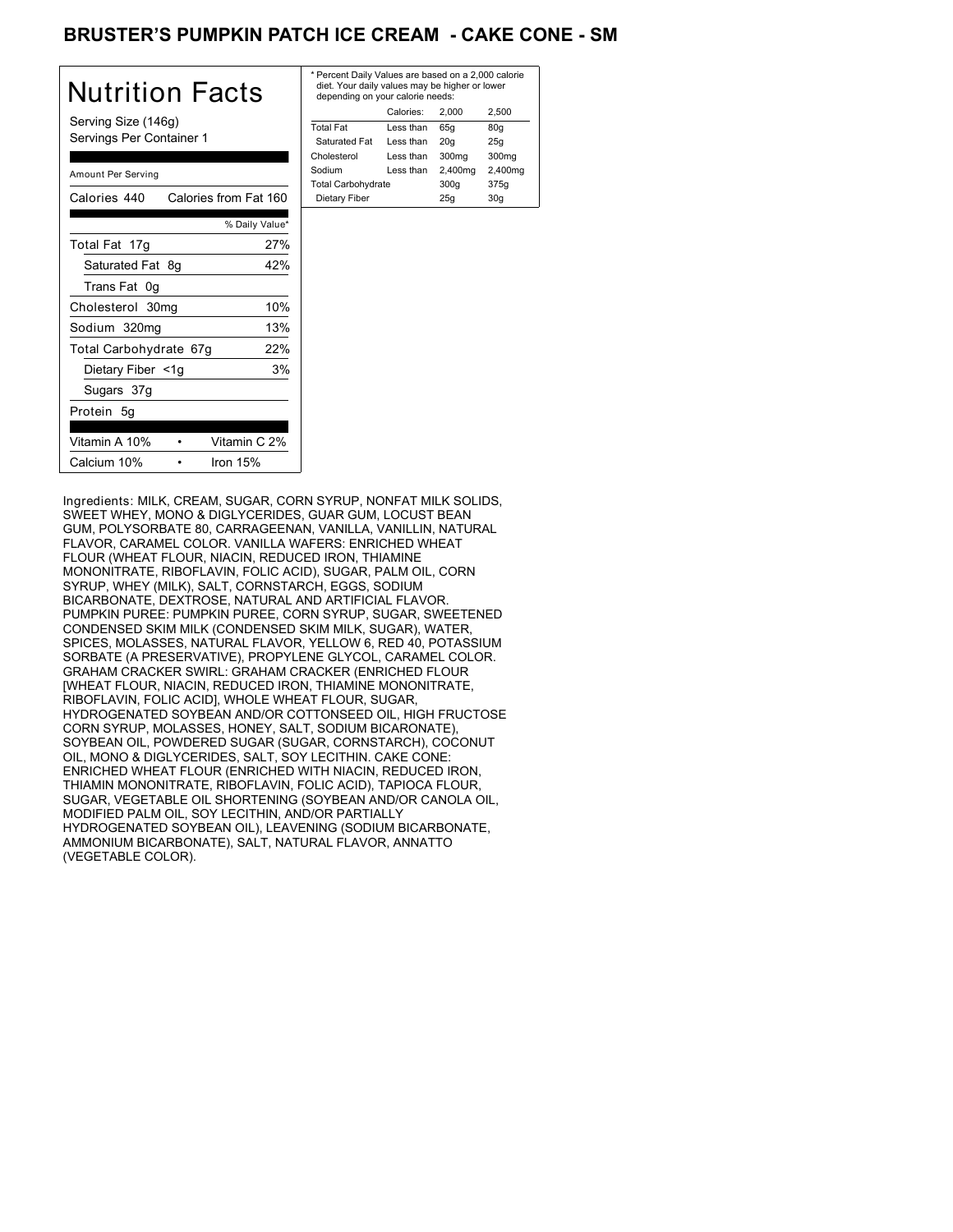# BRUSTER'S PUMPKIN PATCH ICE CREAM **- CAKE CONE - REG**

| Nutrition Facts                                 | * Pero<br>diet.<br>dep |
|-------------------------------------------------|------------------------|
| Serving Size (216g)<br>Servings Per Container 1 | Total<br>Satu<br>Chole |
| Amount Per Serving                              | Sodiu<br>Total         |
| Calories 650<br>Calories from Fat 230           | Diet                   |
| % Daily Value*                                  |                        |
| Total Fat 26g<br>40%                            |                        |
| Saturated Fat 13g<br>63%                        |                        |
| Trans Fat 0g                                    |                        |
| 15%<br>Cholesterol 45mg                         |                        |
| 20%<br>Sodium 470mg                             |                        |
| 32%<br>Total Carbohydrate 97g                   |                        |
| 5%<br>Dietary Fiber 1g                          |                        |
| Sugars 56g                                      |                        |
| Protein 8q                                      |                        |
| Vitamin A 20%<br>Vitamin C 4%                   |                        |
| Iron $20%$<br>Calcium 15%                       |                        |

| * Percent Daily Values are based on a 2,000 calorie<br>diet. Your daily values may be higher or lower<br>depending on your calorie needs: |           |         |         |
|-------------------------------------------------------------------------------------------------------------------------------------------|-----------|---------|---------|
|                                                                                                                                           | Calories: | 2.000   | 2.500   |
| <b>Total Fat</b>                                                                                                                          | Less than | 65q     | 80q     |
| Saturated Fat                                                                                                                             | Less than | 20q     | 25q     |
| Cholesterol                                                                                                                               | Less than | 300mg   | 300mg   |
| Sodium                                                                                                                                    | Less than | 2,400mg | 2,400mg |
| <b>Total Carbohydrate</b>                                                                                                                 |           | 300q    | 375g    |
| Dietary Fiber                                                                                                                             |           | 25q     | 30q     |
|                                                                                                                                           |           |         |         |

Ingredients: MILK, CREAM, SUGAR, CORN SYRUP, NONFAT MILK SOLIDS, SWEET WHEY, MONO & DIGLYCERIDES, GUAR GUM, LOCUST BEAN GUM, POLYSORBATE 80, CARRAGEENAN, VANILLA, VANILLIN, NATURAL FLAVOR, CARAMEL COLOR. VANILLA WAFERS: ENRICHED WHEAT FLOUR (WHEAT FLOUR, NIACIN, REDUCED IRON, THIAMINE MONONITRATE, RIBOFLAVIN, FOLIC ACID), SUGAR, PALM OIL, CORN SYRUP, WHEY (MILK), SALT, CORNSTARCH, EGGS, SODIUM BICARBONATE, DEXTROSE, NATURAL AND ARTIFICIAL FLAVOR. PUMPKIN PUREE: PUMPKIN PUREE, CORN SYRUP, SUGAR, SWEETENED CONDENSED SKIM MILK (CONDENSED SKIM MILK, SUGAR), WATER, SPICES, MOLASSES, NATURAL FLAVOR, YELLOW 6, RED 40, POTASSIUM SORBATE (A PRESERVATIVE), PROPYLENE GLYCOL, CARAMEL COLOR. GRAHAM CRACKER SWIRL: GRAHAM CRACKER (ENRICHED FLOUR [WHEAT FLOUR, NIACIN, REDUCED IRON, THIAMINE MONONITRATE, RIBOFLAVIN, FOLIC ACID], WHOLE WHEAT FLOUR, SUGAR, HYDROGENATED SOYBEAN AND/OR COTTONSEED OIL, HIGH FRUCTOSE CORN SYRUP, MOLASSES, HONEY, SALT, SODIUM BICARONATE), SOYBEAN OIL, POWDERED SUGAR (SUGAR, CORNSTARCH), COCONUT OIL, MONO & DIGLYCERIDES, SALT, SOY LECITHIN. CAKE CONE: ENRICHED WHEAT FLOUR (ENRICHED WITH NIACIN, REDUCED IRON, THIAMIN MONONITRATE, RIBOFLAVIN, FOLIC ACID), TAPIOCA FLOUR, SUGAR, VEGETABLE OIL SHORTENING (SOYBEAN AND/OR CANOLA OIL, MODIFIED PALM OIL, SOY LECITHIN, AND/OR PARTIALLY HYDROGENATED SOYBEAN OIL), LEAVENING (SODIUM BICARBONATE, AMMONIUM BICARBONATE), SALT, NATURAL FLAVOR, ANNATTO (VEGETABLE COLOR).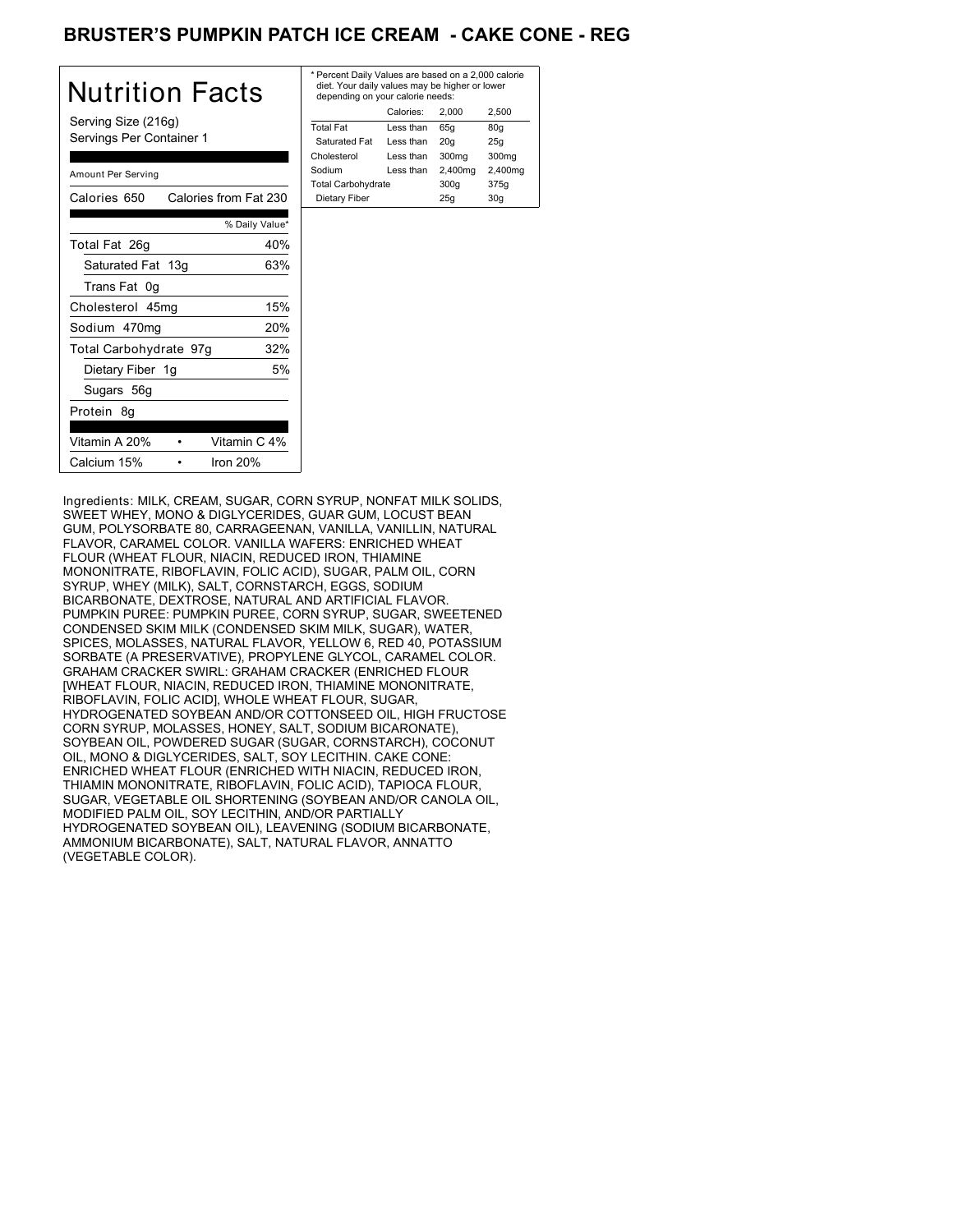# BRUSTER'S PUMPKIN PATCH ICE CREAM **- CAKE CONE - LG**

| Nutrition Facts                                 | * Per<br>diet.<br>dep   |
|-------------------------------------------------|-------------------------|
| Serving Size (286g)<br>Servings Per Container 1 | Total<br>Satu           |
| Amount Per Serving                              | Chole<br>Sodiu<br>Total |
| Calories from Fat 310<br>Calories 860           | Diet                    |
| % Daily Value*                                  |                         |
| 53%<br>Total Fat 34g                            |                         |
| Saturated Fat 17g<br>83%                        |                         |
| Trans Fat 0g                                    |                         |
| 20%<br>Cholesterol 60mg                         |                         |
| 26%<br>Sodium 630mg                             |                         |
| 43%<br>Total Carbohydrate 128g                  |                         |
| 7%<br>Dietary Fiber 2g                          |                         |
| Sugars 75g                                      |                         |
| Protein 10g                                     |                         |
| Vitamin C 4%<br>Vitamin A 25%                   |                         |
| Calcium 20%<br>Iron $25%$                       |                         |

| * Percent Daily Values are based on a 2,000 calorie<br>diet. Your daily values may be higher or lower<br>depending on your calorie needs: |         |         |  |
|-------------------------------------------------------------------------------------------------------------------------------------------|---------|---------|--|
| Calories:                                                                                                                                 | 2.000   | 2.500   |  |
| Less than                                                                                                                                 | 65q     | 80q     |  |
| Less than                                                                                                                                 | 20q     | 25q     |  |
| I ess than                                                                                                                                | 300mg   | 300mg   |  |
| Less than                                                                                                                                 | 2,400mg | 2,400mg |  |
| <b>Total Carbohydrate</b>                                                                                                                 | 300q    | 375g    |  |
|                                                                                                                                           | 25q     | 30q     |  |
|                                                                                                                                           |         |         |  |

Ingredients: MILK, CREAM, SUGAR, CORN SYRUP, NONFAT MILK SOLIDS, SWEET WHEY, MONO & DIGLYCERIDES, GUAR GUM, LOCUST BEAN GUM, POLYSORBATE 80, CARRAGEENAN, VANILLA, VANILLIN, NATURAL FLAVOR, CARAMEL COLOR. VANILLA WAFERS: ENRICHED WHEAT FLOUR (WHEAT FLOUR, NIACIN, REDUCED IRON, THIAMINE MONONITRATE, RIBOFLAVIN, FOLIC ACID), SUGAR, PALM OIL, CORN SYRUP, WHEY (MILK), SALT, CORNSTARCH, EGGS, SODIUM BICARBONATE, DEXTROSE, NATURAL AND ARTIFICIAL FLAVOR. PUMPKIN PUREE: PUMPKIN PUREE, CORN SYRUP, SUGAR, SWEETENED CONDENSED SKIM MILK (CONDENSED SKIM MILK, SUGAR), WATER, SPICES, MOLASSES, NATURAL FLAVOR, YELLOW 6, RED 40, POTASSIUM SORBATE (A PRESERVATIVE), PROPYLENE GLYCOL, CARAMEL COLOR. GRAHAM CRACKER SWIRL: GRAHAM CRACKER (ENRICHED FLOUR [WHEAT FLOUR, NIACIN, REDUCED IRON, THIAMINE MONONITRATE, RIBOFLAVIN, FOLIC ACID], WHOLE WHEAT FLOUR, SUGAR, HYDROGENATED SOYBEAN AND/OR COTTONSEED OIL, HIGH FRUCTOSE CORN SYRUP, MOLASSES, HONEY, SALT, SODIUM BICARONATE), SOYBEAN OIL, POWDERED SUGAR (SUGAR, CORNSTARCH), COCONUT OIL, MONO & DIGLYCERIDES, SALT, SOY LECITHIN. CAKE CONE: ENRICHED WHEAT FLOUR (ENRICHED WITH NIACIN, REDUCED IRON, THIAMIN MONONITRATE, RIBOFLAVIN, FOLIC ACID), TAPIOCA FLOUR, SUGAR, VEGETABLE OIL SHORTENING (SOYBEAN AND/OR CANOLA OIL, MODIFIED PALM OIL, SOY LECITHIN, AND/OR PARTIALLY HYDROGENATED SOYBEAN OIL), LEAVENING (SODIUM BICARBONATE, AMMONIUM BICARBONATE), SALT, NATURAL FLAVOR, ANNATTO (VEGETABLE COLOR).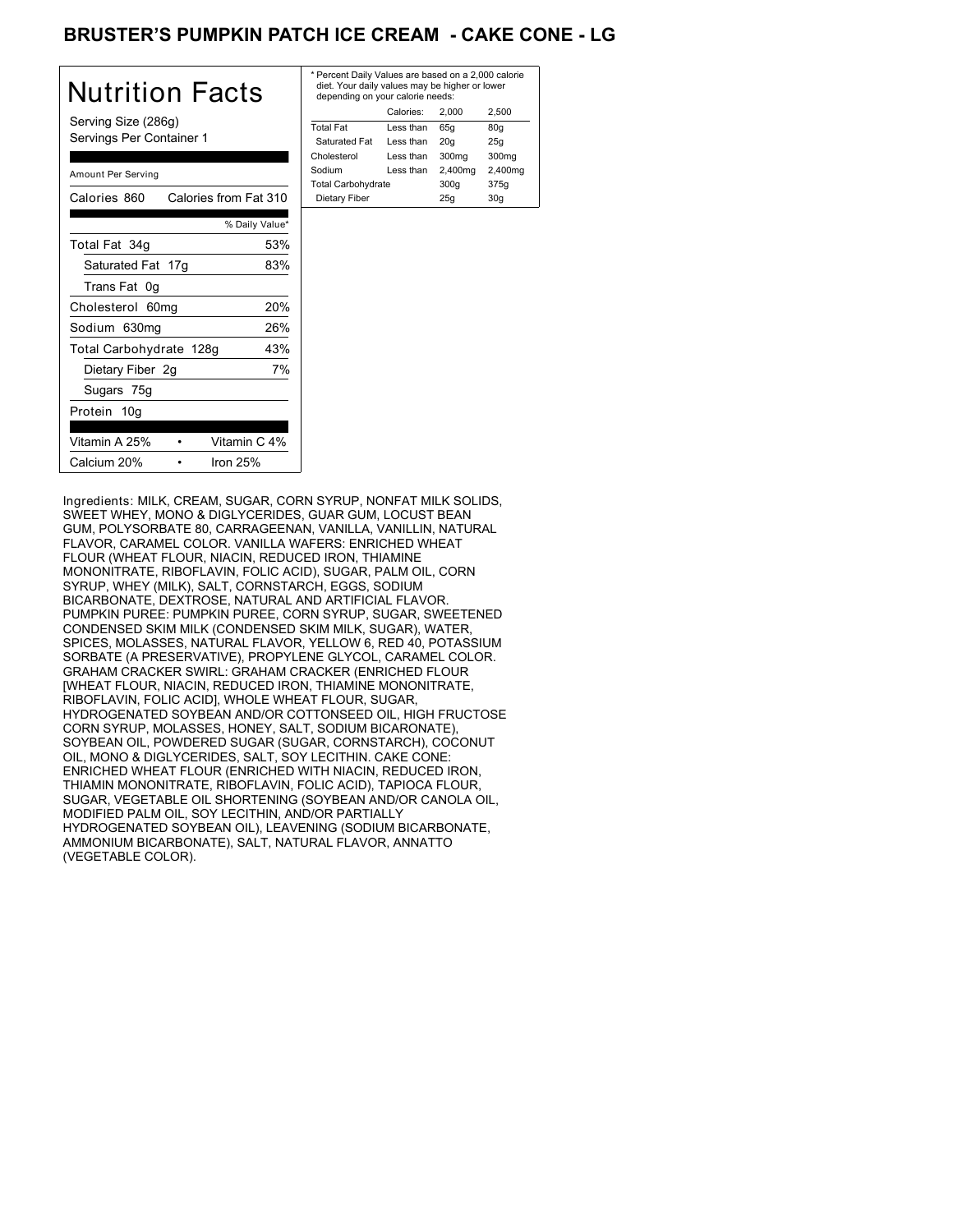## BRUSTER'S PUMPKIN PATCH ICE CREAM - WAFFLE CONE - SM

| <b>Nutrition Facts</b>                | * Perce<br>diet. Y<br>deper |
|---------------------------------------|-----------------------------|
| Serving Size (170g)                   | Total F                     |
| Servings Per Container 1              | Satura                      |
|                                       | Choles                      |
| Amount Per Serving                    | Sodium                      |
|                                       | Total C                     |
| Calories 550<br>Calories from Fat 180 | Dietar                      |
| % Daily Value*                        |                             |
| 31%<br>Total Fat 20g                  |                             |
| Saturated Fat 9g<br>46%               |                             |
| Trans Fat 0g                          |                             |
| 13%<br>Cholesterol 40mg               |                             |
| 13%<br>Sodium 310mg                   |                             |
| Total Carbohydrate 84g<br>28%         |                             |
| 3%<br>Dietary Fiber <1g               |                             |
| Sugars 48g                            |                             |
| Protein 6q                            |                             |
| Vitamin C 2%<br>Vitamin A 10%         |                             |
| Calcium 10%<br>Iron 15%               |                             |

| * Percent Daily Values are based on a 2,000 calorie<br>diet. Your daily values may be higher or lower<br>depending on your calorie needs: |           |         |                   |
|-------------------------------------------------------------------------------------------------------------------------------------------|-----------|---------|-------------------|
|                                                                                                                                           | Calories: | 2.000   | 2.500             |
| <b>Total Fat</b>                                                                                                                          | Less than | 65q     | 80q               |
| Saturated Fat                                                                                                                             | Less than | 20q     | 25q               |
| Cholesterol                                                                                                                               | Less than | 300mg   | 300 <sub>mq</sub> |
| Sodium                                                                                                                                    | Less than | 2,400mg | 2,400mg           |
| <b>Total Carbohydrate</b>                                                                                                                 |           | 300q    | 375g              |
| Dietary Fiber                                                                                                                             |           | 25q     | 30q               |
|                                                                                                                                           |           |         |                   |

Ingredients: MILK, CREAM, SUGAR, CORN SYRUP, NONFAT MILK SOLIDS, SWEET WHEY, MONO & DIGLYCERIDES, GUAR GUM, LOCUST BEAN GUM, POLYSORBATE 80, CARRAGEENAN, VANILLA, VANILLIN, NATURAL FLAVOR, CARAMEL COLOR. VANILLA WAFERS: ENRICHED WHEAT FLOUR (WHEAT FLOUR, NIACIN, REDUCED IRON, THIAMINE MONONITRATE, RIBOFLAVIN, FOLIC ACID), SUGAR, PALM OIL, CORN SYRUP, WHEY (MILK), SALT, CORNSTARCH, EGGS, SODIUM BICARBONATE, DEXTROSE, NATURAL AND ARTIFICIAL FLAVOR. PUMPKIN PUREE: PUMPKIN PUREE, CORN SYRUP, SUGAR, SWEETENED CONDENSED SKIM MILK (CONDENSED SKIM MILK, SUGAR), WATER, SPICES, MOLASSES, NATURAL FLAVOR, YELLOW 6, RED 40, POTASSIUM SORBATE (A PRESERVATIVE), PROPYLENE GLYCOL, CARAMEL COLOR. GRAHAM CRACKER SWIRL: GRAHAM CRACKER (ENRICHED FLOUR [WHEAT FLOUR, NIACIN, REDUCED IRON, THIAMINE MONONITRATE, RIBOFLAVIN, FOLIC ACID], WHOLE WHEAT FLOUR, SUGAR, HYDROGENATED SOYBEAN AND/OR COTTONSEED OIL, HIGH FRUCTOSE CORN SYRUP, MOLASSES, HONEY, SALT, SODIUM BICARONATE), SOYBEAN OIL, POWDERED SUGAR (SUGAR, CORNSTARCH), COCONUT OIL, MONO & DIGLYCERIDES, SALT, SOY LECITHIN. WAFFLE CONE: ENRICHED BLEACHED WHEAT FLOUR (ENRICHED WITH NIACIN, REDUCED IRON, THIAMIN MONONITRATE, RIBOFLAVIN, FOLIC ACID), SUGAR, VEGETABLE SHORTENING (PARTIALLY HYDROGENATED SOYBEAN AND COTTONSEED OILS), WHOLE EGG, ARTIFICIAL FLAVOR (INCLUDING MALTODEXTRIN, MODIFIED CORNSTARCH, BUTTER, BUTTERMILK), DEXTROSE, SOY LECITHIN, ARTIFICIAL VANILLA FLAVOR.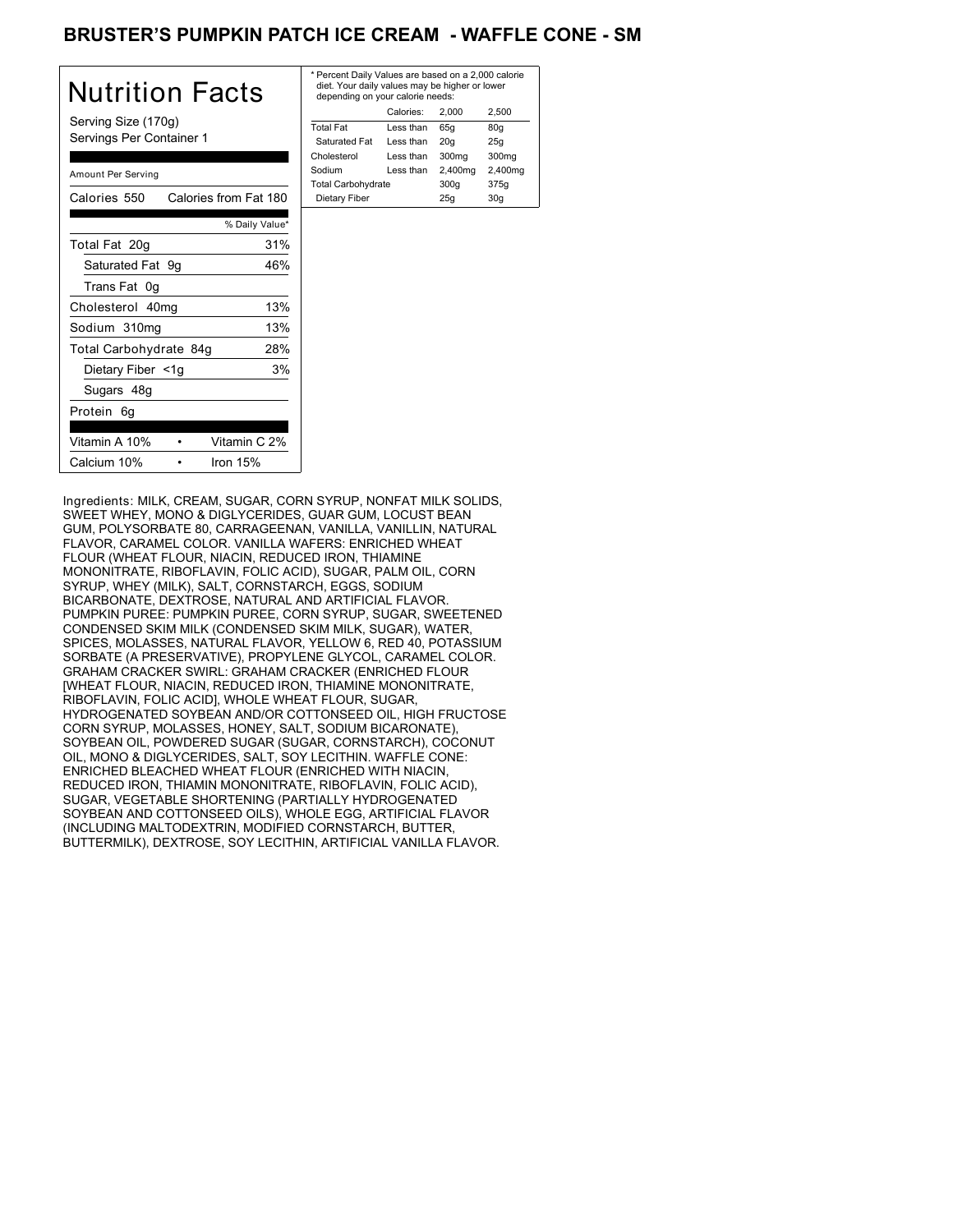## BRUSTER'S PUMPKIN PATCH ICE CREAM - WAFFLE CONE - REG

| Nutrition Facts                                 | * Pero<br>diet.<br>dep  |
|-------------------------------------------------|-------------------------|
| Serving Size (240g)<br>Servings Per Container 1 | Total<br>Satu           |
| Amount Per Serving                              | Chole<br>Sodiu<br>Total |
| Calories from Fat 260<br>Calories 760           | Diet                    |
| % Daily Value*                                  |                         |
| 44%<br>Total Fat 29g                            |                         |
| Saturated Fat 13g<br>66%                        |                         |
| Trans Fat 0g                                    |                         |
| 18%<br>Cholesterol 55mg                         |                         |
| Sodium 460mg<br>19%                             |                         |
| 38%<br>Total Carbohydrate 115g                  |                         |
| 5%<br>Dietary Fiber 1g                          |                         |
| Sugars 66g                                      |                         |
| Protein 9g                                      |                         |
| Vitamin C 4%<br>Vitamin A 20%                   |                         |
| Calcium 15%<br>Iron $20%$                       |                         |

| Calories:<br>2.500<br>2.000<br><b>Total Fat</b><br>Less than<br>65q<br>80q<br>Saturated Fat<br>Less than<br>20q<br>25q<br>Cholesterol<br>300mg<br>300 <sub>mq</sub><br>Less than<br>2,400mg<br>2,400mg<br>Sodium<br>Less than | * Percent Daily Values are based on a 2,000 calorie<br>diet. Your daily values may be higher or lower<br>depending on your calorie needs: |  |      |      |
|-------------------------------------------------------------------------------------------------------------------------------------------------------------------------------------------------------------------------------|-------------------------------------------------------------------------------------------------------------------------------------------|--|------|------|
|                                                                                                                                                                                                                               |                                                                                                                                           |  |      |      |
|                                                                                                                                                                                                                               |                                                                                                                                           |  |      |      |
|                                                                                                                                                                                                                               |                                                                                                                                           |  |      |      |
|                                                                                                                                                                                                                               |                                                                                                                                           |  |      |      |
|                                                                                                                                                                                                                               |                                                                                                                                           |  |      |      |
|                                                                                                                                                                                                                               | <b>Total Carbohydrate</b>                                                                                                                 |  | 300q | 375g |
| Dietary Fiber<br>25q<br>30q                                                                                                                                                                                                   |                                                                                                                                           |  |      |      |

Ingredients: MILK, CREAM, SUGAR, CORN SYRUP, NONFAT MILK SOLIDS, SWEET WHEY, MONO & DIGLYCERIDES, GUAR GUM, LOCUST BEAN GUM, POLYSORBATE 80, CARRAGEENAN, VANILLA, VANILLIN, NATURAL FLAVOR, CARAMEL COLOR. VANILLA WAFERS: ENRICHED WHEAT FLOUR (WHEAT FLOUR, NIACIN, REDUCED IRON, THIAMINE MONONITRATE, RIBOFLAVIN, FOLIC ACID), SUGAR, PALM OIL, CORN SYRUP, WHEY (MILK), SALT, CORNSTARCH, EGGS, SODIUM BICARBONATE, DEXTROSE, NATURAL AND ARTIFICIAL FLAVOR. PUMPKIN PUREE: PUMPKIN PUREE, CORN SYRUP, SUGAR, SWEETENED CONDENSED SKIM MILK (CONDENSED SKIM MILK, SUGAR), WATER, SPICES, MOLASSES, NATURAL FLAVOR, YELLOW 6, RED 40, POTASSIUM SORBATE (A PRESERVATIVE), PROPYLENE GLYCOL, CARAMEL COLOR. GRAHAM CRACKER SWIRL: GRAHAM CRACKER (ENRICHED FLOUR [WHEAT FLOUR, NIACIN, REDUCED IRON, THIAMINE MONONITRATE, RIBOFLAVIN, FOLIC ACID], WHOLE WHEAT FLOUR, SUGAR, HYDROGENATED SOYBEAN AND/OR COTTONSEED OIL, HIGH FRUCTOSE CORN SYRUP, MOLASSES, HONEY, SALT, SODIUM BICARONATE), SOYBEAN OIL, POWDERED SUGAR (SUGAR, CORNSTARCH), COCONUT OIL, MONO & DIGLYCERIDES, SALT, SOY LECITHIN. WAFFLE CONE: ENRICHED BLEACHED WHEAT FLOUR (ENRICHED WITH NIACIN, REDUCED IRON, THIAMIN MONONITRATE, RIBOFLAVIN, FOLIC ACID), SUGAR, VEGETABLE SHORTENING (PARTIALLY HYDROGENATED SOYBEAN AND COTTONSEED OILS), WHOLE EGG, ARTIFICIAL FLAVOR (INCLUDING MALTODEXTRIN, MODIFIED CORNSTARCH, BUTTER, BUTTERMILK), DEXTROSE, SOY LECITHIN, ARTIFICIAL VANILLA FLAVOR.